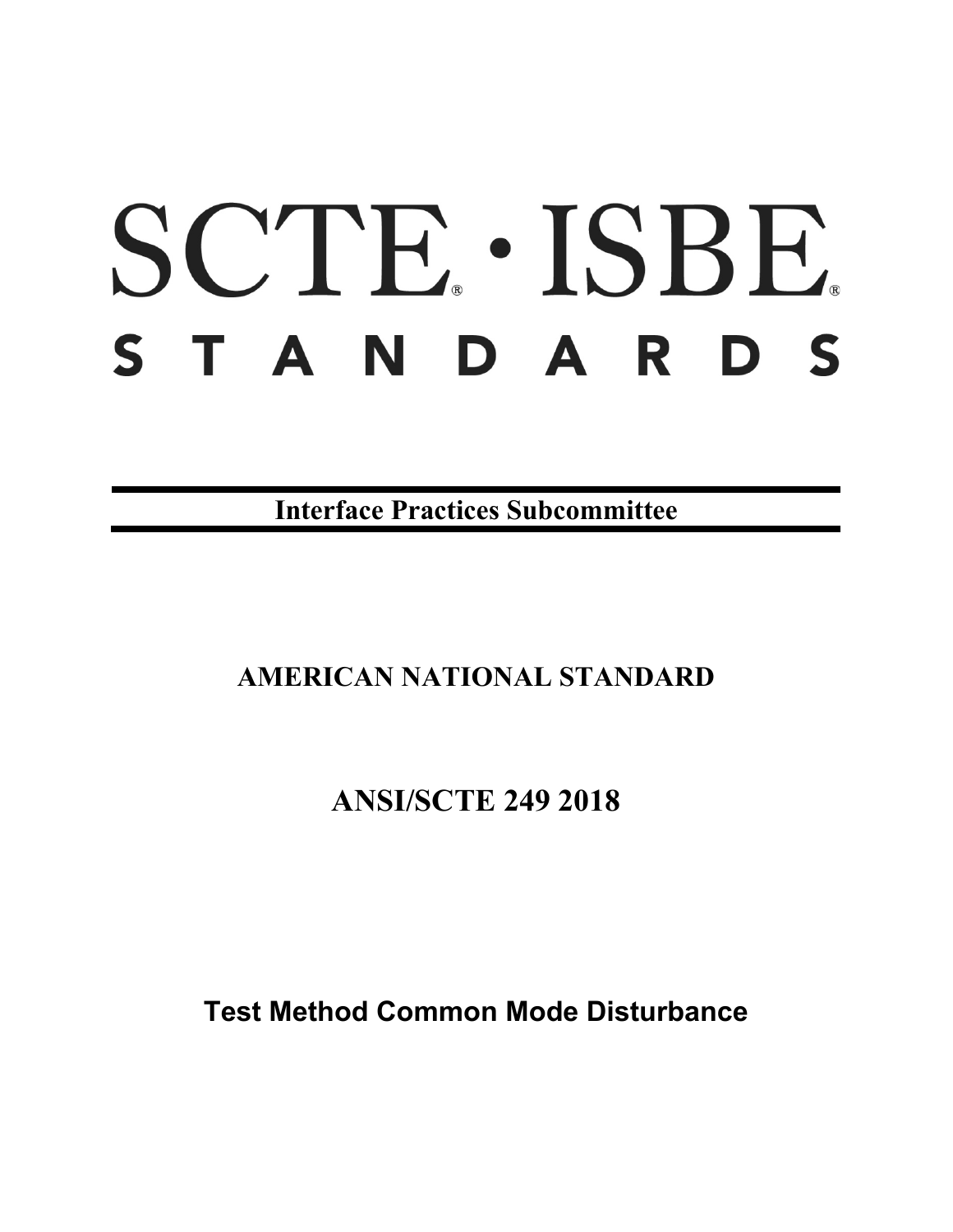# **NOTICE**

<span id="page-1-0"></span>The Society of Cable Telecommunications Engineers (SCTE) / International Society of Broadband Experts (ISBE) Standards and Operational Practices (hereafter called "documents") are intended to serve the public interest by providing specifications, test methods and procedures that promote uniformity of product, interchangeability, best practices and ultimately the long-term reliability of broadband communications facilities. These documents shall not in any way preclude any member or non-member of SCTE•ISBE from manufacturing or selling products not conforming to such documents, nor shall the existence of such standards preclude their voluntary use by those other than SCTE•ISBE members.

SCTE•ISBE assumes no obligations or liability whatsoever to any party who may adopt the documents. Such adopting party assumes all risks associated with adoption of these documents, and accepts full responsibility for any damage and/or claims arising from the adoption of such documents.

Attention is called to the possibility that implementation of this document may require the use of subject matter covered by patent rights. By publication of this document, no position is taken with respect to the existence or validity of any patent rights in connection therewith. SCTE•ISBE shall not be responsible for identifying patents for which a license may be required or for conducting inquiries into the legal validity or scope of those patents that are brought to its attention.

Patent holders who believe that they hold patents which are essential to the implementation of this document have been requested to provide information about those patents and any related licensing terms and conditions. Any such declarations made before or after publication of this document are available on the SCTE•ISBE web site at [http://www.scte.org.](http://www.scte.org/)

All Rights Reserved

© Society of Cable Telecommunications Engineers, Inc. 2018 140 Philips Road Exton, PA 19341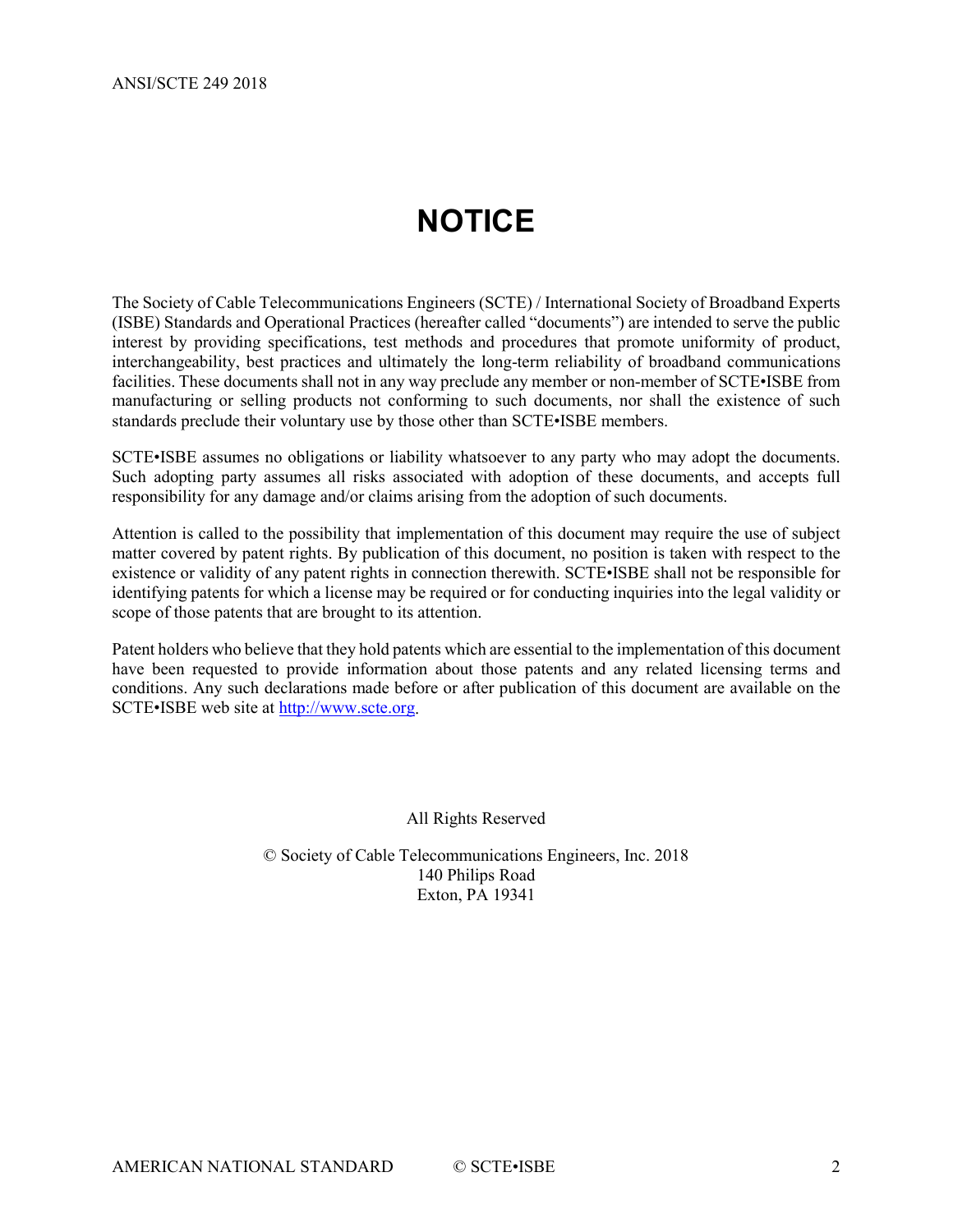<span id="page-2-0"></span>**Title** 

# **Table of Contents**

## **Page Number**

| 1              |      |        |  |  |
|----------------|------|--------|--|--|
|                | 1.1. |        |  |  |
|                | 1.2. |        |  |  |
|                | 1.3. |        |  |  |
|                | 1.4  |        |  |  |
|                | 1.5. |        |  |  |
| 2.             |      |        |  |  |
|                | 2.1. |        |  |  |
|                | 2.2. |        |  |  |
|                | 2.3. |        |  |  |
| 3 <sub>1</sub> |      |        |  |  |
|                | 3.1. |        |  |  |
|                | 3.2. |        |  |  |
|                | 3.3. |        |  |  |
| 4.             |      |        |  |  |
| 5.             |      |        |  |  |
|                | 5.1  |        |  |  |
|                | 5.2. |        |  |  |
| 6.             |      |        |  |  |
|                | 6.1. |        |  |  |
|                | 6.2. |        |  |  |
|                | 6.3. |        |  |  |
|                |      | 631    |  |  |
|                | 6.4. |        |  |  |
|                |      | 6.4.1. |  |  |
|                |      | 6.4.2. |  |  |
|                |      | 6.4.3. |  |  |
|                |      | 644    |  |  |
|                | 6.5. |        |  |  |
|                |      |        |  |  |

# **List of Figures**

| <b>Title</b> | <b>Page Number</b> |
|--------------|--------------------|
|              |                    |
|              |                    |
|              |                    |
|              |                    |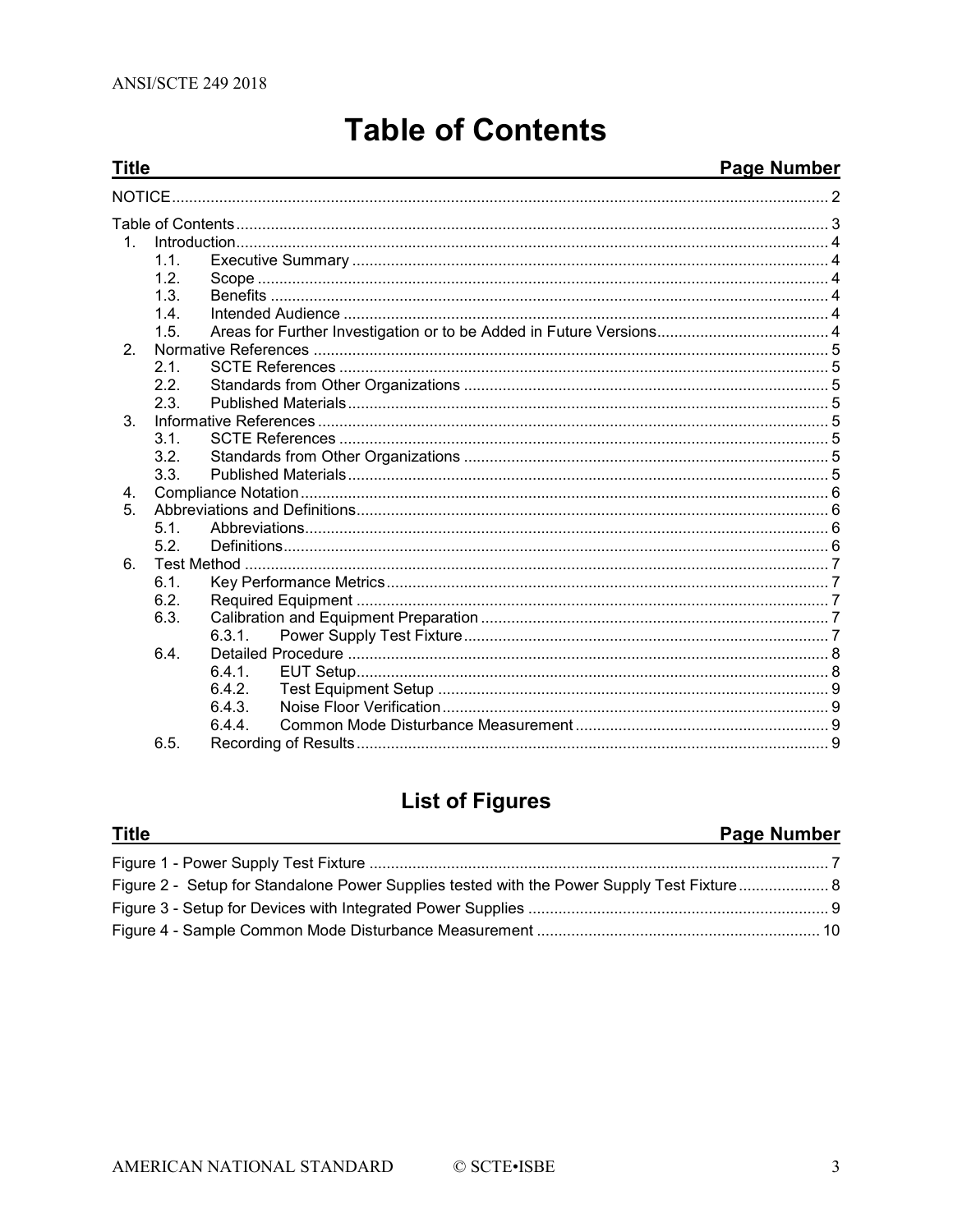#### <span id="page-3-1"></span><span id="page-3-0"></span>**1. Introduction**

#### **1.1. Executive Summary**

Common mode disturbance is generated by power electronics in all active devices. These are typically in the frequency range from 150 kHz to 30 MHz, though higher frequency disturbances are possible. These disturbances can be radiated and cause interference with wireless signals, or can become differential mode and be coupled into the upstream signal path of the cable plant, cause degradations to upstream signal-to-noise.

#### <span id="page-3-2"></span>**1.2. Scope**

The purpose of this test is to determine the common mode disturbance generated by power electronics in active CPE equipment. Since conducted disturbances on the AC port is already a part of FCC testing requirements, this method focuses on measurements of the common mode disturbance on the coaxial port. Common mode disturbance from stand-alone power supplies are conducted through a common ground plane on the CPE device to the outer conductor of the coaxial port. Therefore stand-alone power supplies are also within the scope of this standard.

#### <span id="page-3-3"></span>**1.3. Benefits**

Devices that exhibit excessive amount of common mode disturbance performance can cause potential problems such as:

- AM interference common mode disturbances in the frequency range from 500 kHz to 1.5 MHz can radiate into the air and cause interference to AM radio.
- CATV upstream SNR (MER) abrupt impedance changes (such as bad contact from a loose connector) causes the common mode disturbance to become differential mode, which is coupled into the coaxial cable. Common mode disturbance from 5 MHz to 42 MHz affects SNR (MER) of existing CATV upstream signals, causing dropped connections and excessive bit error ratio on a per node basis. (Note: This standard extends testing to 200 MHz to take into account higher frequency splits necessitated by DOCSIS 3.1 and Full Duplex DOCSIS.)

Ensuring that all active devices are tested according to this standard successfully mitigates the problems listed above, which in turns improves the resiliency of the DOCSIS network.

#### <span id="page-3-4"></span>**1.4. Intended Audience**

The intended audience for this document are development engineers, quality assurance engineers, product managers, and technical operations engineers from both manufacturers and operators. Technicians and installers can benefit from this document as well to help troubleshoot issues in the field.

#### <span id="page-3-5"></span>**1.5. Areas for Further Investigation or to be Added in Future Versions**

Areas to be investigated or added in future versions include:

- Alternative to the CDN, such as current clamps
- Use of programmable AC supplies instead of LISN to allow for the following test cases:
	- o Low voltage
	- o High voltage
	- o Harmonics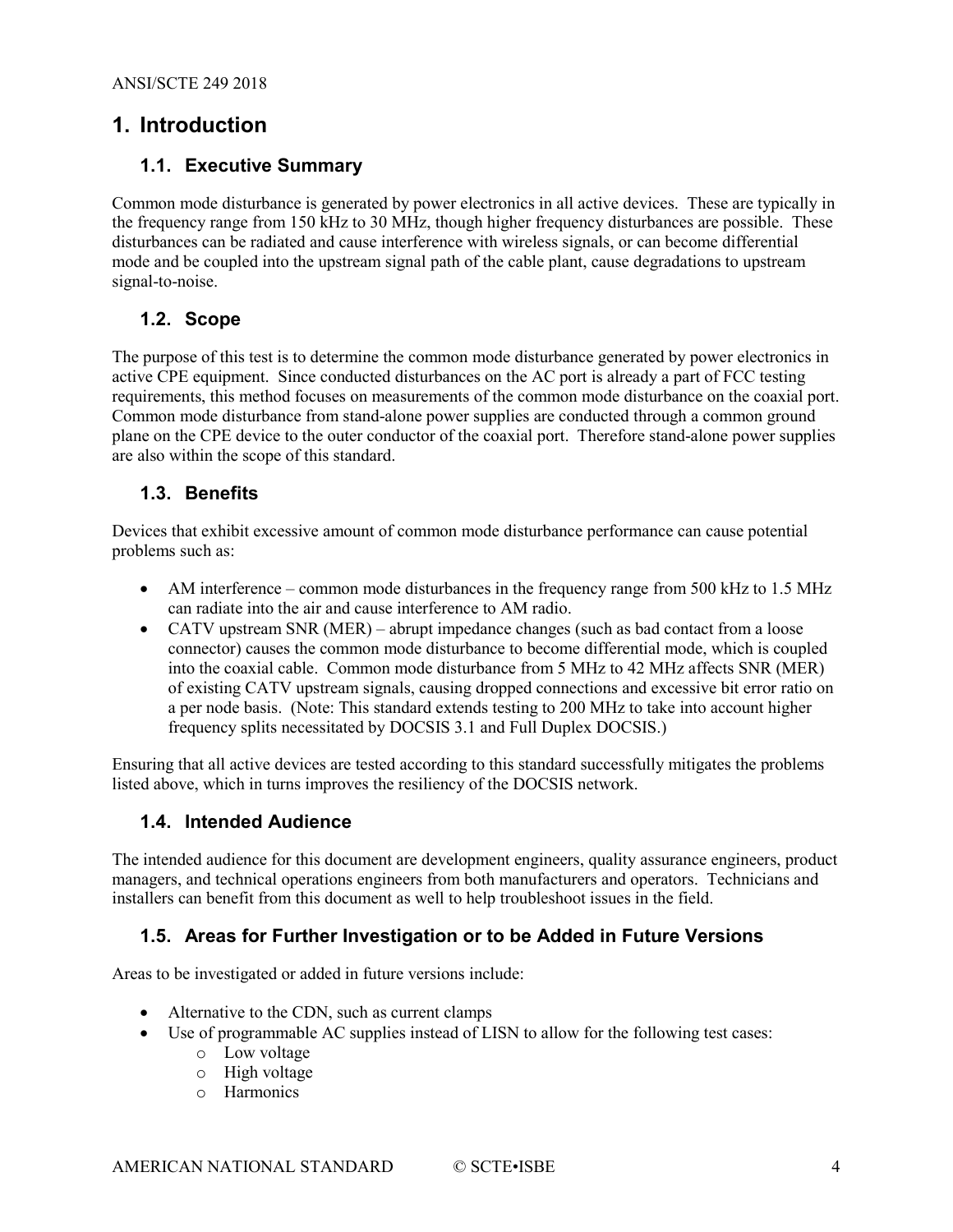o Other power conditions as relevant

## <span id="page-4-0"></span>**2. Normative References**

The following documents contain provisions, which, through reference in this text, constitute provisions of this document. At the time of Subcommittee approval, the editions indicated were valid. All documents are subject to revision; and while parties to any agreement based on this document are encouraged to investigate the possibility of applying the most recent editions of the documents listed below, they are reminded that newer editions of those documents might not be compatible with the referenced version.

#### <span id="page-4-1"></span>**2.1. SCTE References**

• No normative references are applicable.

#### <span id="page-4-2"></span>**2.2. Standards from Other Organizations**

- CISPR 22:2008 (EN55022:2010)
- CISPR 16-1-1
- CISPR 16-1-2
- IEC 61000-4-6

#### <span id="page-4-3"></span>**2.3. Published Materials**

• No informative references are applicable.

#### <span id="page-4-4"></span>**3. Informative References**

The following documents might provide valuable information to the reader but are not required when complying with this document.

#### <span id="page-4-5"></span>**3.1. SCTE References**

<span id="page-4-6"></span>• No informative references are applicable.

#### **3.2. Standards from Other Organizations**

• No informative references are applicable.

#### <span id="page-4-7"></span>**3.3. Published Materials**

• Y. P. Chan, B. M. H. Pong, N. K. Poon and J. C. P. Liu, "Common-mode noise cancellation in switching-mode power supplies using an equipotential transformer modeling technique", IEEE Tran. Electromagnetic Compatibility, vol. 54, no. 3, pp. 594-602, 2012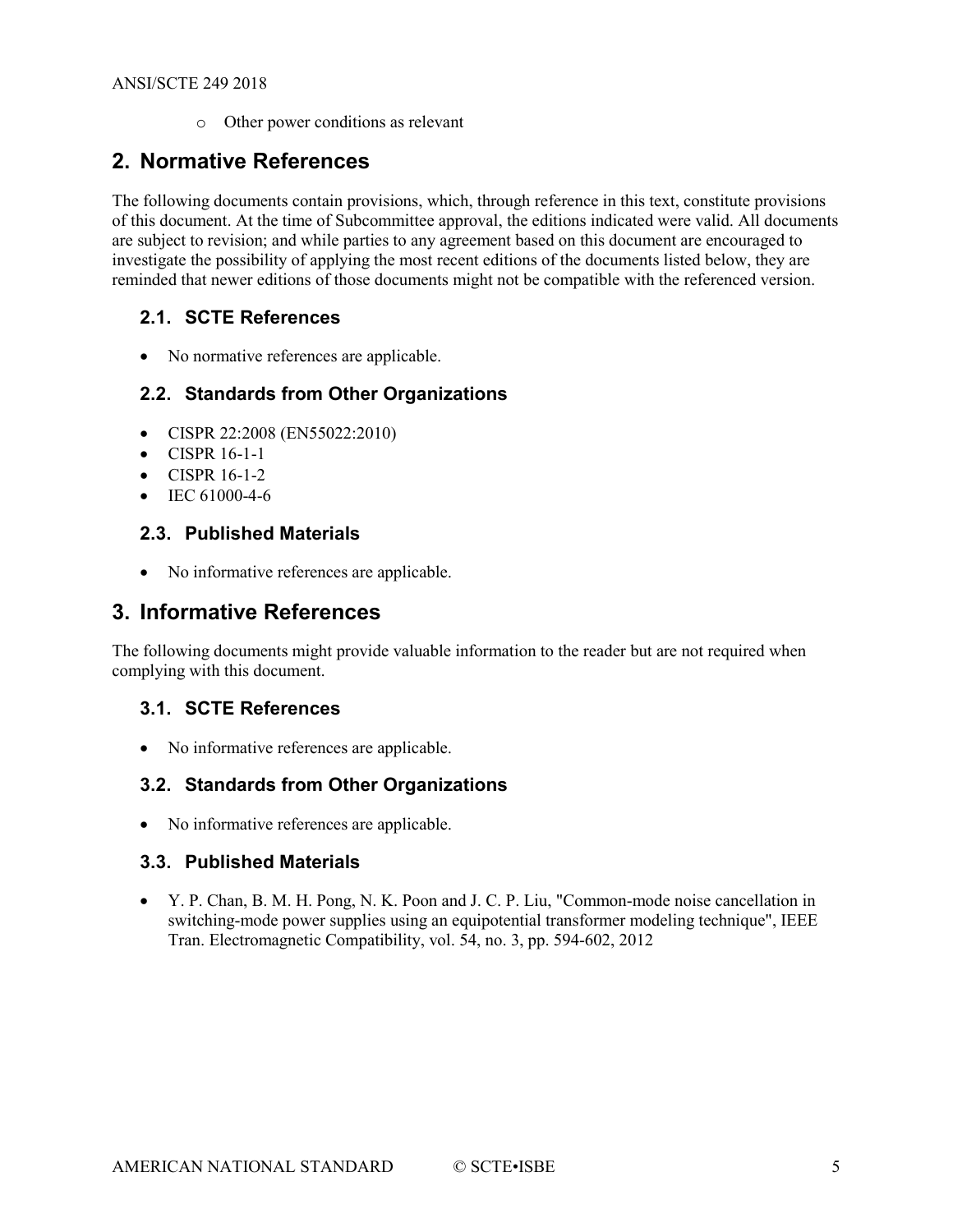# <span id="page-5-0"></span>**4. Compliance Notation**

| shall            | This word or the adjective "required" means that the item is an              |
|------------------|------------------------------------------------------------------------------|
|                  | absolute requirement of this document.                                       |
| shall not        | This phrase means that the item is an absolute prohibition of this           |
|                  | document.                                                                    |
| <i>forbidden</i> | This word means the value specified shall never be used.                     |
|                  | This word or the adjective "recommended" means that there may exist          |
| should           | valid reasons in particular circumstances to ignore this item, but the       |
|                  | full implications should be understood and the case carefully weighted       |
|                  | before choosing a different course.                                          |
|                  | This phrase means that there may exist valid reasons in particular           |
| should not       | circumstances when the listed behavior is acceptable or even useful,         |
|                  | but the full implications should be understood and the case carefully        |
|                  | weighed before implementing any behavior described with this label.          |
|                  | This word or the adjective " <i>optional</i> " means that this item is truly |
|                  | optional. One vendor may choose to include the item because a                |
| may              | particular marketplace requires it or because it enhances the product,       |
|                  | for example; another vendor may omit the same item.                          |
|                  | Use is permissible for legacy purposes only. Deprecated features may         |
| deprecated       | be removed from future versions of this document. Implementations            |
|                  | should avoid use of deprecated features.                                     |

## <span id="page-5-1"></span>**5. Abbreviations and Definitions**

### <span id="page-5-2"></span>**5.1. Abbreviations**

| AC            | alternating current                                   |
|---------------|-------------------------------------------------------|
| <b>AMN</b>    | artificial mains network                              |
| AE            | associated equipment                                  |
| <b>BER</b>    | bit error ratio                                       |
| <b>CATV</b>   | cable television                                      |
| <b>CDN</b>    | coupling decoupling network                           |
| <b>CPE</b>    | customer premise equipment                            |
| <b>DOCSIS</b> | Data-Over-Cable Service Interface Specifications      |
| <b>EUT</b>    | equipment under test                                  |
| <b>FCC</b>    | <b>Federal Communications Commission</b>              |
| <b>HFC</b>    | hybrid fiber-coax                                     |
| <b>CISPR</b>  | International Special Committee on Radio Interference |
| kHz           | kilohertz                                             |
| <b>LISN</b>   | line impedance stabilization network                  |
| <b>MHz</b>    | megahertz                                             |
| <b>SNR</b>    | signal to noise ratio                                 |
| <b>SCTE</b>   | Society of Cable Telecommunications Engineers         |

#### <span id="page-5-3"></span>**5.2. Definitions**

| downstream | Information flowing from the hub to the user |
|------------|----------------------------------------------|
| upstream   | Information flowing from the user to the hub |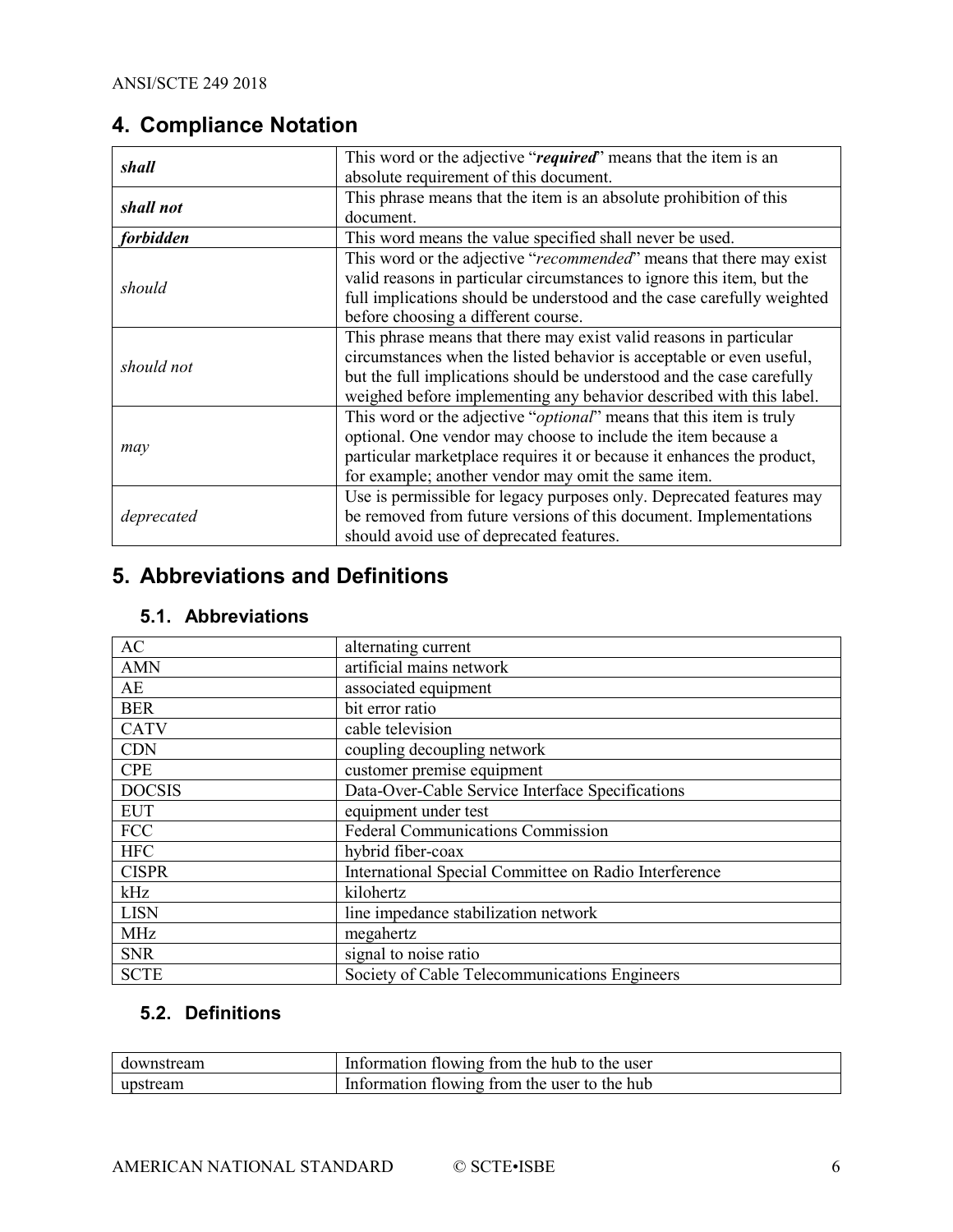#### <span id="page-6-1"></span><span id="page-6-0"></span>**6. Test Method**

#### **6.1. Key Performance Metrics**

Common mode disturbance is measured against the following acceptance limits when measured with a peak detector:

- o No peaks above 45 dB $\mu$ V from 10 MHz to 200 MHz<br>o No peaks above 74 dB $\mu$ V to 64 dB $\mu$ V, decreasing lin
- No peaks above 74  $dB\mu V$  to 64  $dB\mu V$ , decreasing linearly with logarithm of frequency, from 150 kHz to 500 kHz
- o No peaks above 64 dBµV from 500 kHz to 10 MHz

The acceptance limits provided above yield approximately 30 dB of SNR with modem transmit levels of 40 dBµV.

#### <span id="page-6-2"></span>**6.2. Required Equipment**

- o CDN with 75 ohm impedance on the EUT and AET interfaces, and frequency range of at least 150 kHz to 200 MHz, meeting the requirements of IEC 61000-4-6.
- o EMI receiver per CISPR 16-1-1
- o AMN with nominal impedance (50 Ω/50 µH or 50 Ω/50 µH + 5 Ω) as defined in CISPR 16-1-2
- o Power supply test fixture (for stand-alone power supplies)

#### <span id="page-6-4"></span><span id="page-6-3"></span>**6.3. Calibration and Equipment Preparation**

#### *6.3.1. Power Supply Test Fixture*

A power supply test fixture as shown in Figure 1 shall be used for testing stand-alone power supplies that do not have F ports.



**Figure 1 - Power Supply Test Fixture**

<span id="page-6-5"></span>Key performance parameters of the power supply test fixture shall be:

- Ground path resistance (DC jack to F port)  $\leq$  50 m $\Omega$
- DC load  $\geq$  75% of the power supply's maximum rating
- F-port impedance = 75  $\Omega$
- Return Loss  $\ge$  = 10 dB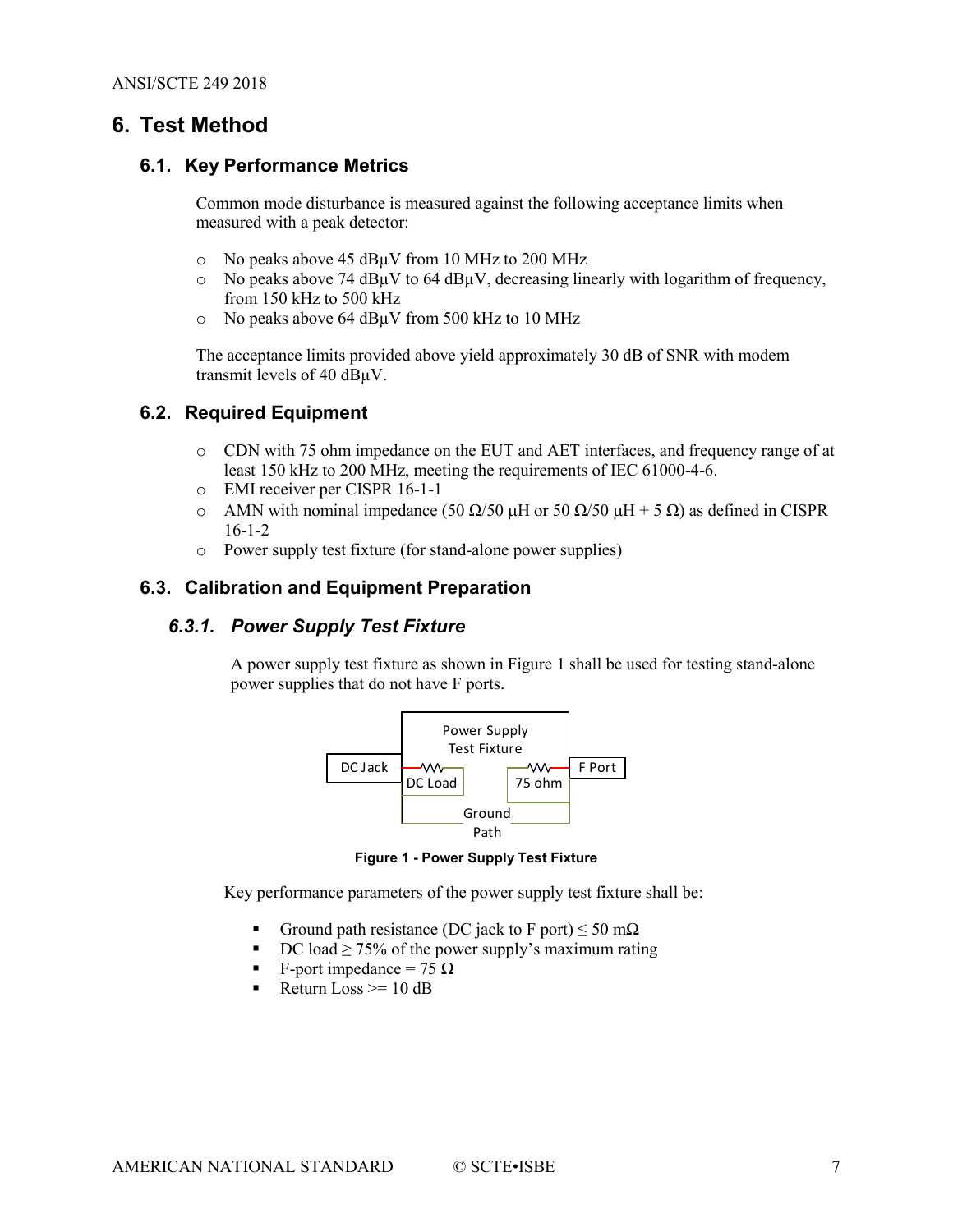#### <span id="page-7-1"></span><span id="page-7-0"></span>**6.4. Detailed Procedure**

#### *6.4.1. EUT Setup*

Equipment should be set up per Figure C.1 of the CISPR 22 (EN55022) standard. Key setup parameters are:

- EUT shall be placed 40 cm above the ground plane (note that the EUT includes the power supply test fixture when testing stand-alone power supplies)
- EUT shall be 80 cm from the CDN
- CDN shall be bonded to the ground plane
- LISN or AMN (for filtering AC supply to the EUT) shall be bonded to the ground plane
- It is recommended that CDNs and AMNs shall be internally bonded to a conductive base plate, which shall be placed directly on the ground plane. Additional conductive tape, such as copper tape, may be used to ensure good bonding to ground.
- It is recommended that testing is done in a screen room to minimize interference

Wiring of the EUT shall be as follows:

- Stand-alone power supplies shall be tested in combination with the Power Supply Test Fixture. This combination is considered to be the EUT, and shall be wired according to Figure 2.
- Devices with integrated power supplies (certain modems, set top boxes, etc.) shall be wired according to Figure 3.



<span id="page-7-2"></span>**Figure 2 - Setup for Standalone Power Supplies tested with the Power Supply Test Fixture**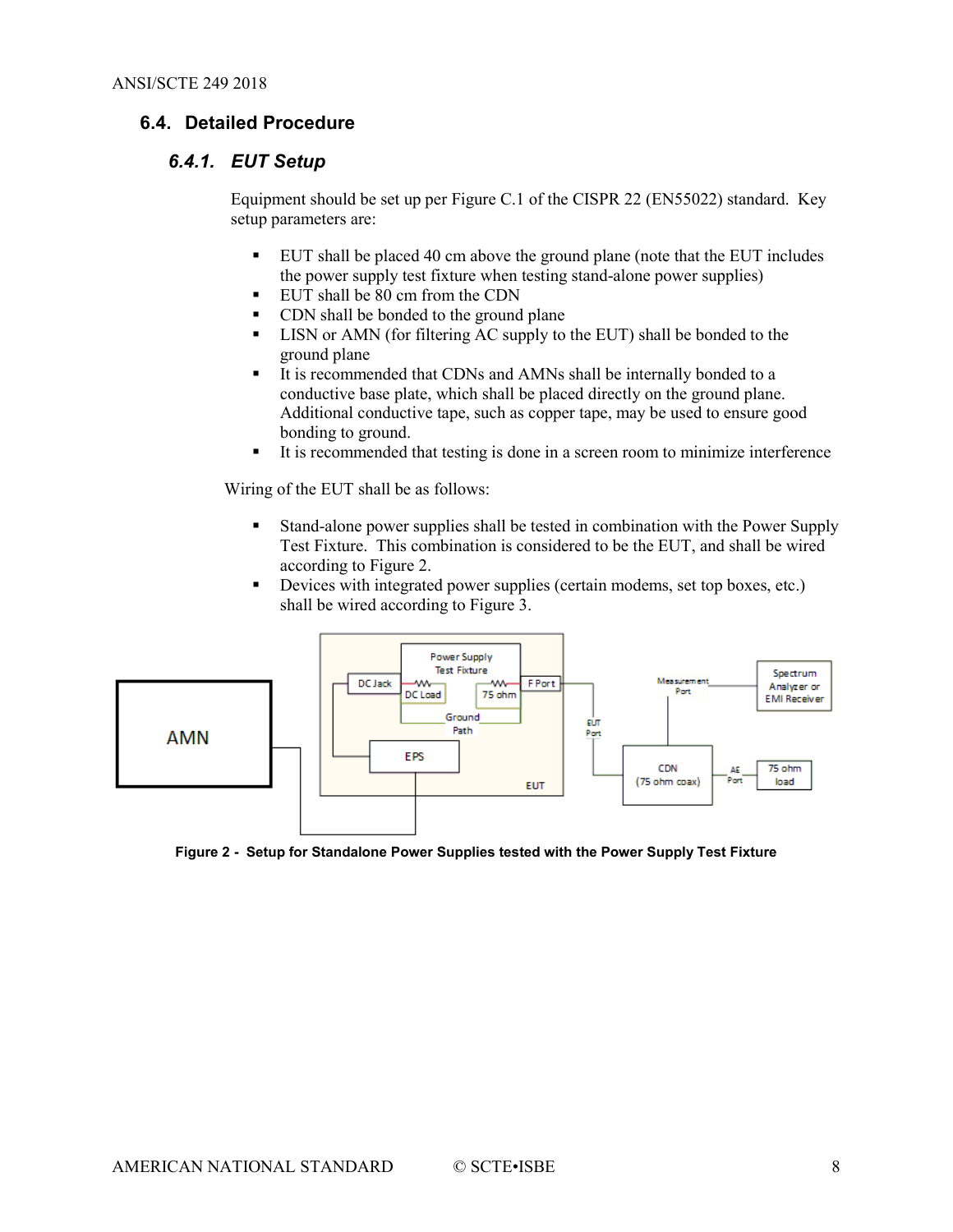

**Figure 3 - Setup for Devices with Integrated Power Supplies**

#### <span id="page-8-4"></span><span id="page-8-0"></span>*6.4.2. Test Equipment Setup*

Setup the EMI receiver as follows:

- $RBW = 9 kHz$
- $VBW = 9 kHz$
- $\blacksquare$  Detector type = peak
- Sweep range  $= 150$  kHz to 200 MHz
- Set amplitude units to  $dB\mu V$ .
- Correct for the voltage division factor (typically 10 dB). This is typically entered as transducer gain in the EMI receiver.
- Set Trace Mode to Max Hold
- Set limit lines per the requirements in section 6.1

#### <span id="page-8-1"></span>*6.4.3. Noise Floor Verification*

Noise floor verification shall be accomplished as follows:

- Setup EUT per section 6.4.1
- Do NOT apply AC power (EUT is unpowered)
- Verify that the noise floor on the EMI receiver is at least 10 dB below the limit lines setup in section 6.4.2

#### <span id="page-8-2"></span>*6.4.4. Common Mode Disturbance Measurement*

Measure common mode disturbance of the EUT by following these steps:

- Setup EUT per section 6.4.1
- Power on EUT and allow a minimum of 5 minutes for equipment to stabilize. Note that certain CPE devices may require longer boot up times.
- With the receiver set up per section 6.4.2, capture data for a minimum of 1000 sweeps and at least 2 minutes.

#### <span id="page-8-3"></span>**6.5. Recording of Results**

Results shall include both the raw data (typically CSV file with X and Y values for each frequency step) and plot of the measured value. Figure 4 is a sample plot of a device tested per this standard.